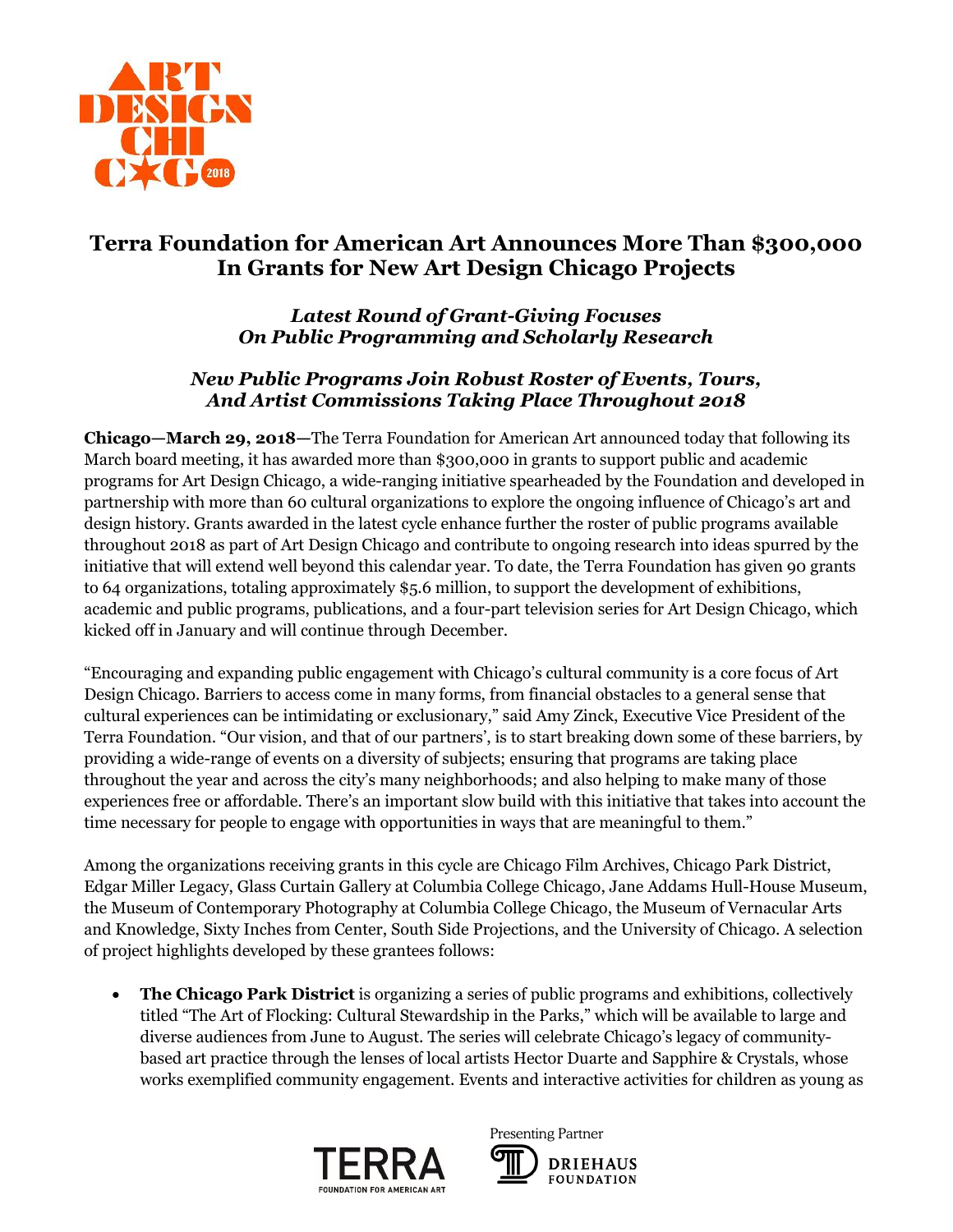three, teens, adults, and families will be featured across more than 20 sites, with the project expected to reach approximately 2,500 participants from at least 40 Chicago zip codes.

- The **Chicago Film Archives** will host four film screenings, between September and December 2018, that explore Chicago as a powerhouse of industrial, corporate, educational, and sponsored filmmaking from the late 1940s through the 1970s, and highlight the city's artists, studios, and interconnected histories of commercial and artistic film production. The screenings will be timed to compliment several of the Art Design Chicago exhibitions, including those at the Block Museum of Art, Chicago Design Museum, and Chicago Cultural Center. **South Side Projections** will also present a five-part film series, which will examine Chicago's Black Arts Movement of the 1960s and 1970s. Each program will include a moderated discussion among scholars, artists, and activists who have topical expertise as well as individuals involved in making the films.
- The **Museum of Vernacular Arts and Knowledge**, a new non-profit based in Chicago, will lead a program titled "Art Bikes: Chicago's Innovative Structures of Address." The project is based on grass-roots models from the late 1960s and 1970s for disseminating information about black art to residents on the South Side of Chicago. Reimagined for today by art scholar and educator Romi Crawford—whose recent research focuses on Chicago's rich history of DIY-inflected, informal strategies for disseminating art—the program will enlist teams of experienced arts educators with strong ties to Chicago communities to deliver outdoor, in-the-streets lessons on lesser-known Chicago artists and genres, predominantly on the South and West Sides.
- **Sixty Inches From Center**, an arts publication and archiving initiative supporting nonmainstream artists, will host a multi-day public festival celebrating archives and special collections. As part of their ongoing Chicago Archives + Artists Project, Sixty will commission three contemporary Chicago artists to create original artworks for debut at the festival, each artist responding to an archival collection with strong ties to Chicago's artistic legacy. Putting out the call to #GetArchived, the festival will invite the public to participate in preserving artists' voices including their own.
- The **Glass Curtain Gallery at Columbia College Chicago** will establish a collective research project on the integral role of feminism and women-run art activities throughout Chicago's history, from the late-19th century to the present. The project will include a symposium, the creation of a participatory-research space within an installation environment, the presentation of several related programs documented through a publication, and the development of an archive representing the history of women-run spaces in Chicago.
- The **Museum of Contemporary Photography at Columbia College Chicago** will host a multi-tiered academic project led by Amy Mooney, professor of art history at Columbia College Chicago, on the under-recognized impact of African American commercial photographers working in Chicago from 1890 through the 1930s. The research project will begin with a public conversation between Mooney and celebrated artist and photography historian Deborah Willis, and also includes a scholarly workshop and two sessions at which the public is invited to share photographs and other pertinent source material. It will ultimately culminate in the creation of an interactive, digital exhibition and publication that will enhance the history of photography.



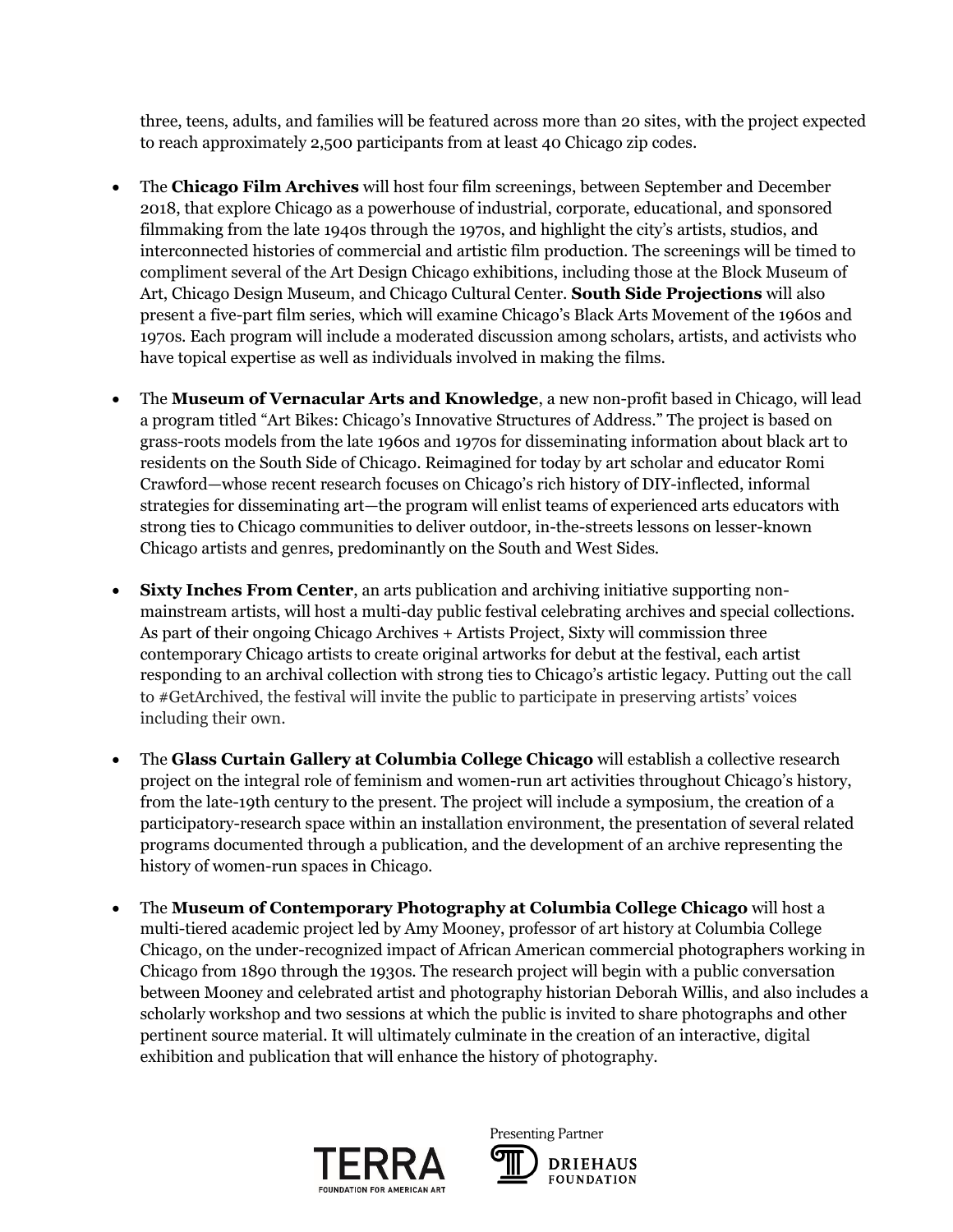**Jane Addams Hull-House Museum** will present the exhibition *Participatory Arts: Crafting Social Change at Hull-House*, launching September 6 on Jane Addams' birthday, in conjunction with a two-day symposium (October 23-25), "Participatory Arts: The Legacy of Chicago's Hull-House Artists," also supported by an Art Design Chicago grant. The exhibition and symposium, along with four weeks of artist workshops, explore the Hull-House as an influential site in early Chicago for visual and performing arts. The exhibition will feature artworks and artifacts from the Museum's and University of Illinois' collections that have rarely, if ever, been publicly displayed, and that reveal the early and significant impact of the historic Hull-House Settlement's art programs on Chicago's art and design legacy.

These programs, events, and exhibitions join a robust roster of public programs already in development, including a series of **Neighborhood Days**, which will draw visitors to cultural hubs in Chicago's West Side, South Side, and North Side. Each Neighborhood Day will include tours of nearby cultural organizations and public art as well as live performances and interactive activities, providing a day's worth of activity for individuals and families and creating opportunities for people to experience cultural assets in a variety of neighborhoods. Other events include tours of Art Design Chicago exhibitions, local artist studios, and private collections. Among the tours is a series being organized by **6018 North**, a nonprofit led by former MCA Chicago curator Tricia Van Eck, that will highlight the work of designer and sculptor Richard Bock (1865– 1949), a German immigrant to Chicago. Van Eck will also curate *Living Architecture*, an exhibition at 6018 North of works by emerging Chicago-based immigrant artists, highlighting the ongoing importance and influence of the immigrant community to the development of art and design movements and innovations in Chicago.

The Terra Foundation is also working in collaboration with Art Design Chicago partners to develop talks and special projects that further engage contemporary practitioners. In partnership with the **MCA Chicago** and in conjunction with that museum's Art Design Chicago exhibition on Kenneth Josephson, the Terra Foundation will present a program in May titled "Common Practice: Legacies in Art and Design," which will explore creative connections across generations and feature late-career artists in conversation with representatives of the next generation of creatives. The Terra Foundation is also partnering with the **Chicago Design Museum** on the development of a special series of posters created by a team of leading Chicago-based artists and designers, which hearken back to the tradition of Container Corporation's influential "Great Ideas" advertising campaigns of the 1930s–1950s. The historic series featured designs by some of the foremost artists and graphic designers of the period. The Art Design Chicago series will be presented as part of "Great Ideas of Humanity: Out of the Container," an exhibition at the Chicago Design Museum opening in April.

A comprehensive roster of currently confirmed Art Design Chicago programs, projects, and exhibitions can be found at [www.ArtDesignChicago.org.](http://www.artdesignchicago.org/)

### **About Art Design Chicago**

*Art Design Chicago* is a spirited celebration of the unique and vital role Chicago plays as America's crossroads of creativity and commerce. Spearheaded by the Terra Foundation for American Art, this citywide partnership of more than 60 cultural organizations explores Chicago's art and design legacy and continued impact with more than 25 exhibitions, hundreds of events, as well as the creation of several scholarly publications and a four-part documentary presented throughout 2018.